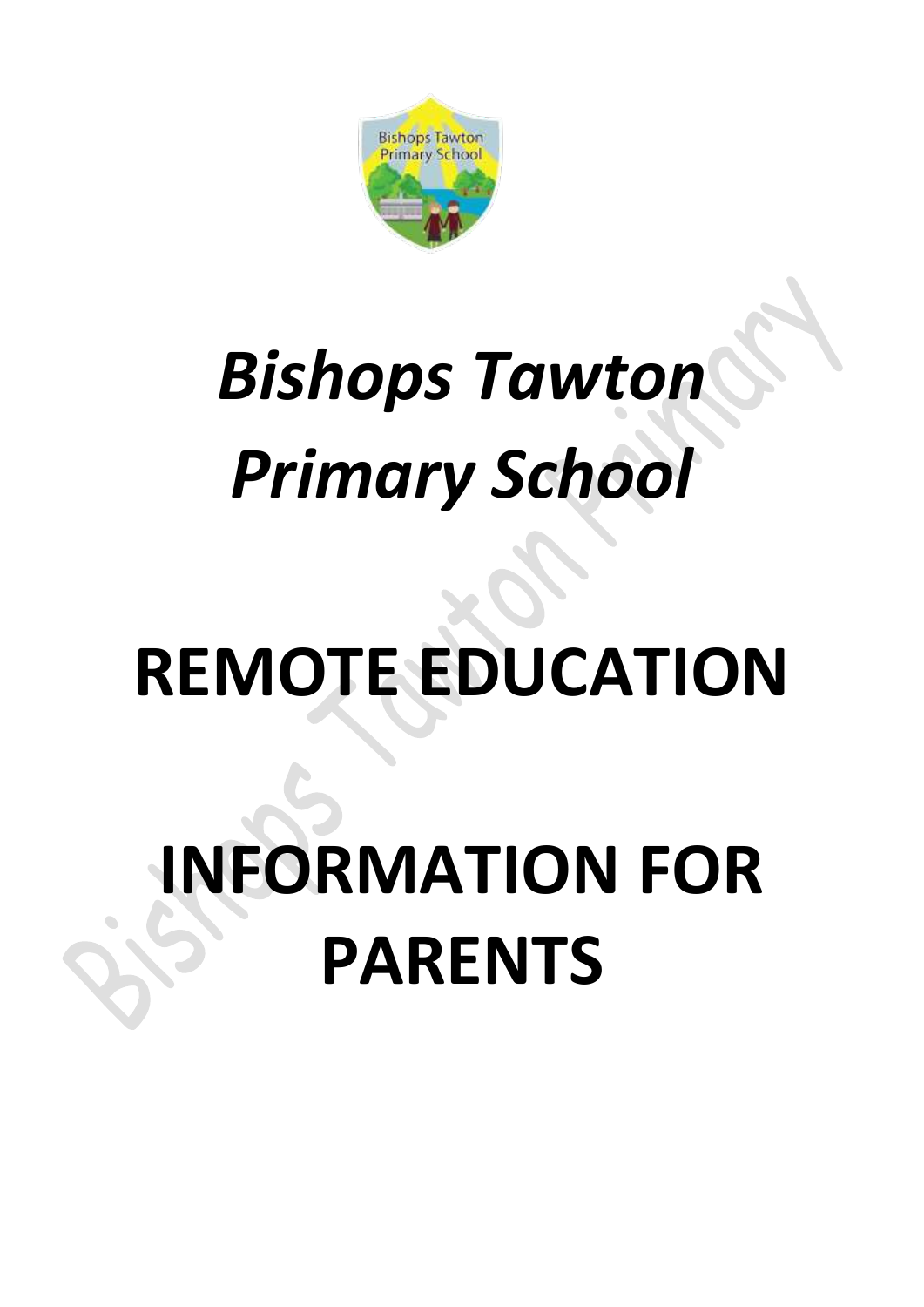# **Remote education provision: information for parents**

This information is intended to provide clarity and transparency to pupils and parents or carers about what to expect from remote education where national or local restrictions require entire cohorts (or bubbles) to remain at home.

For details of what to expect where individual pupils are self-isolating, please see the final section of this page.

Please also refer to our **Remote Learning Policy/Contingency Plan and Parental guidance** 

## **The remote curriculum: what is taught to pupils at home**

A pupil's first day or two of being educated remotely might look different from our standard approach, while we take all necessary actions to prepare for a longer period of remote teaching.

### **What should my child expect from immediate remote education in the first day or two of pupils being sent home?**

Curriculum teaching and learning resources will be emailed to you and will also be available on our home-learning section of the website along with any additional information or useful links

## **Following the first few days of remote education, will my child be taught broadly the same curriculum as they would if they were in school?**

Your child will receive the same curriculum remotely as they would receive in school wherever possible and appropriate.

However, we have needed to make some adaptations in some subjects. For example, in PE lessons, pupils may be set a series of challenges to develop their personal fitness.

In practical subjects such as music, art or drama, work set may be a combination of practical work (where possible) and theory work.

We will be introducing '*Charanga*' to supplement our music tuition

We will introduce *GetEpic* to support our English provision

We use *Oxford Owl* and *Big cats phonics* to support our reading provision

We use *mymaths* to support our maths provision

Teachers may also access other suitable online learning resources to add to their planning

Teachers may also introduce live check in meetings through *Microsoft Teams* as the period of remote learning is extended.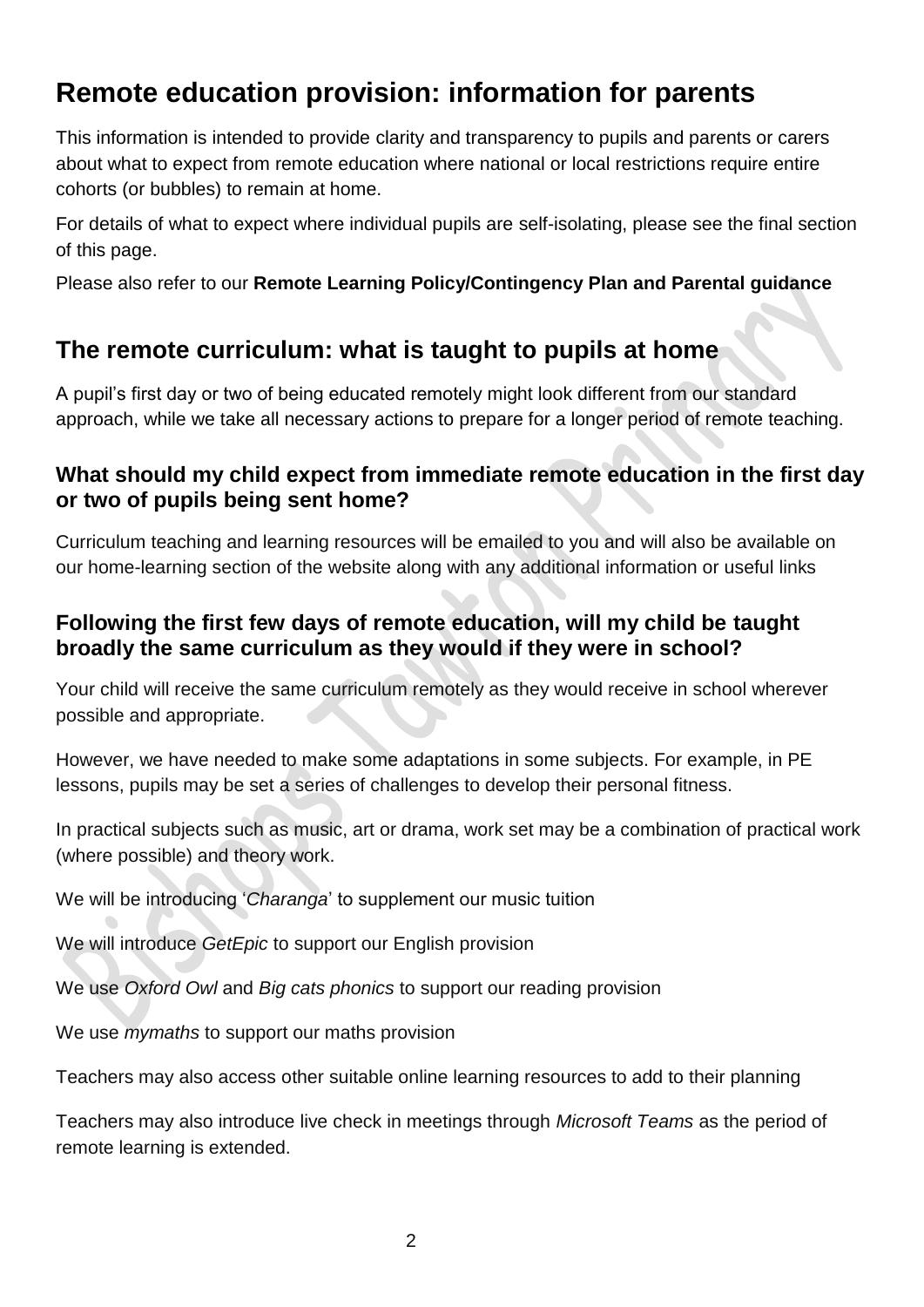# **Remote teaching and study time each day**

## **How long can I expect work set by the school to take my child each day?**

We expect that remote education (including remote teaching and independent work) will take pupils broadly the following number of hours each day:

Approximately 3 hours per day for Reception/Key Stage 1 pupils and 4 hours per day for Key Stage 2 pupils. These are in line with the requirements within the Department for Education guidelines.

There will be regular contact from your class teacher through the Teams sessions and ongoing feedback by email and/or telephone call. The school and school leaders (Headteacher and Governing Body) will maintain regular contact via email and on the website.

# **Accessing remote education**

## **How will my child access any online remote education you are providing?**

Remote learning will be provided by email and will also be available on our website

We aim to introduce Microsoft TEAMs as an interactive platform, this will be accessed via email/login, we will inform you of this once we are in a position to begin using the platform.

Other platforms will have login details/access explained to you via class teachers.

## **If my child does not have digital or online access at home, how will you support them to access remote education?**

We recognise that some pupils may not have suitable online access at home. We take the following approaches to support those pupils to access remote education:

• If there is an issue with access to a device to complete remote education, please let us know immediately by emailing [families@bishopstawton-primary.org](mailto:families@bishopstawton-primary.org)

• We will do everything we can to support remote education.

• We recognise that some pupils may only be able to take part in lessons on a device with a small screen, such as a mobile phone. We are happy for pupils to complete any work set on paper instead of on a computer if needed.

• We understand that where you have children in more than one class and limited devices there may be the need to alternate between sessions and access. We will support you to find a solution with the class teachers and ensure everyone has the access they need.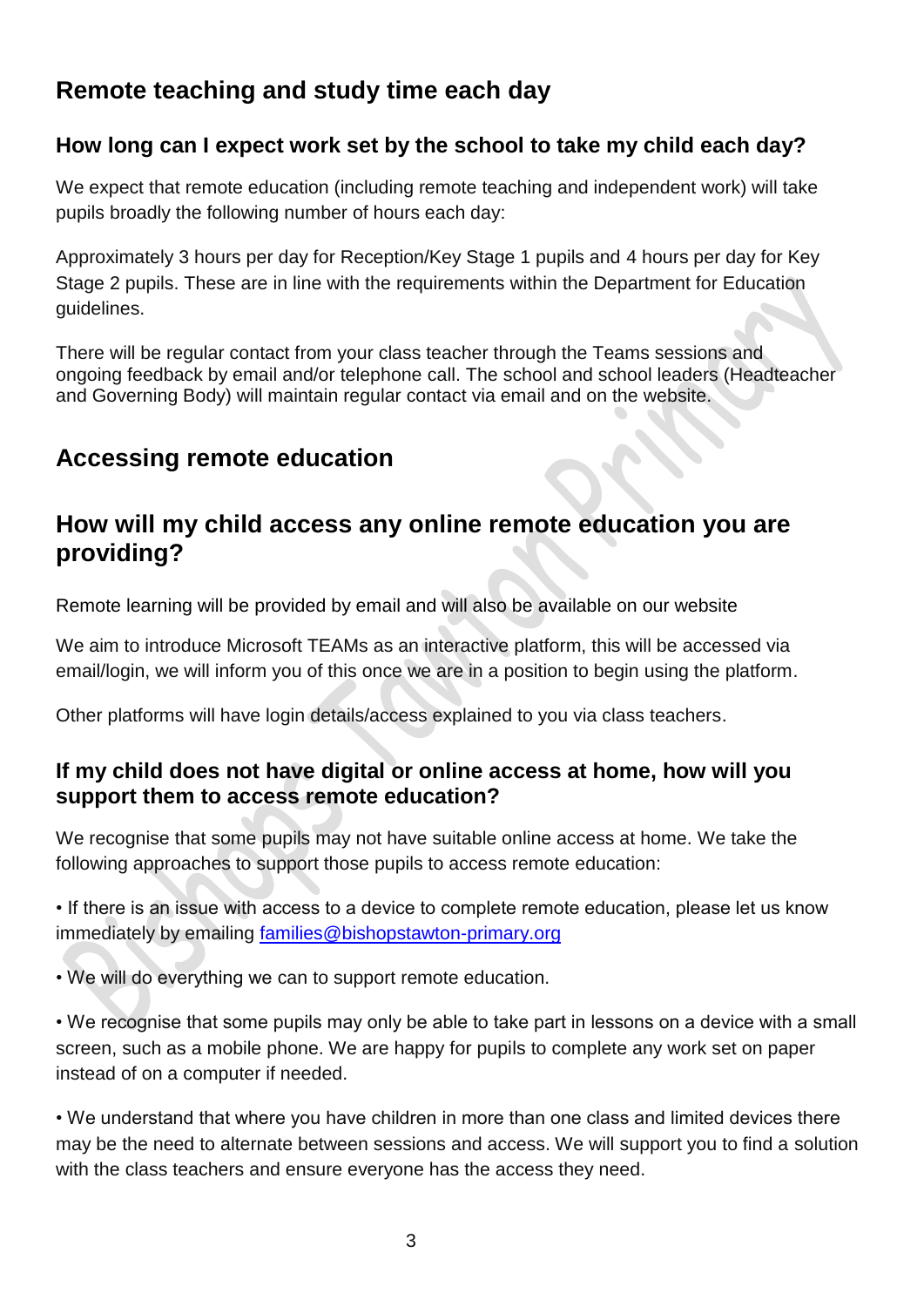• Should you require access to printed copies of lesson resources please let us know by emailing families@bishopstawton-primary.org and we will try to arrange this.

• If pupils are completing remote education on paper rather than computer they can always upload a photo of their work. Where this is not possible, we will work with you to find a solution.

## **How will my child be taught remotely?**

We use a combination of the following approaches to teach pupils remotely:

When teaching pupils remotely, we are:

• setting tasks which are meaningful and ambitious each day in a number of different subjects.

• teaching a planned and well-sequenced curriculum so that knowledge and skills are built incrementally, with a good level of clarity about what is intended to be taught and practised in each subject.

• providing frequent, clear video explanations of new content where relevant

• gauging how well students are progressing through the curriculum, using questions and other suitable tasks

• enabling teachers to adjust the pace or difficulty of what is being taught in response to questions or assessments, including, where necessary, revising material or simplifying explanations to ensure pupils' understanding.

We are considering these expectations in relation to the pupils' age, stage of development or special educational needs, for example where this would place significant demands on parents' help or support.

We will avoid and will not set long-term projects or internet research activities.

#### **Video Sessions**

We believe that remote direct teaching is most effective when any explanatory input is of a prerecorded nature which enables pupils to pause and rewind the content.

As part of our curriculum offer at Bishops Tawton Primary School we will access and use relevant pre recorded explanations from Oak National Academy or other high quality providers. These cover the entire national curriculum and are available to all schools for free. These have been developed in partnership with a wide group of teachers and school leaders to develop lessons that match the curriculum being taught in school.

# **Engagement and feedback**

## **What are your expectations for my child's engagement and the support that we as parents and carers should provide at home?**

We expect all pupils to engage with remote education as soon as it is required.

When using Microsoft Teams for sessions there will be a register that is recorded, and teachers will monitor engagement.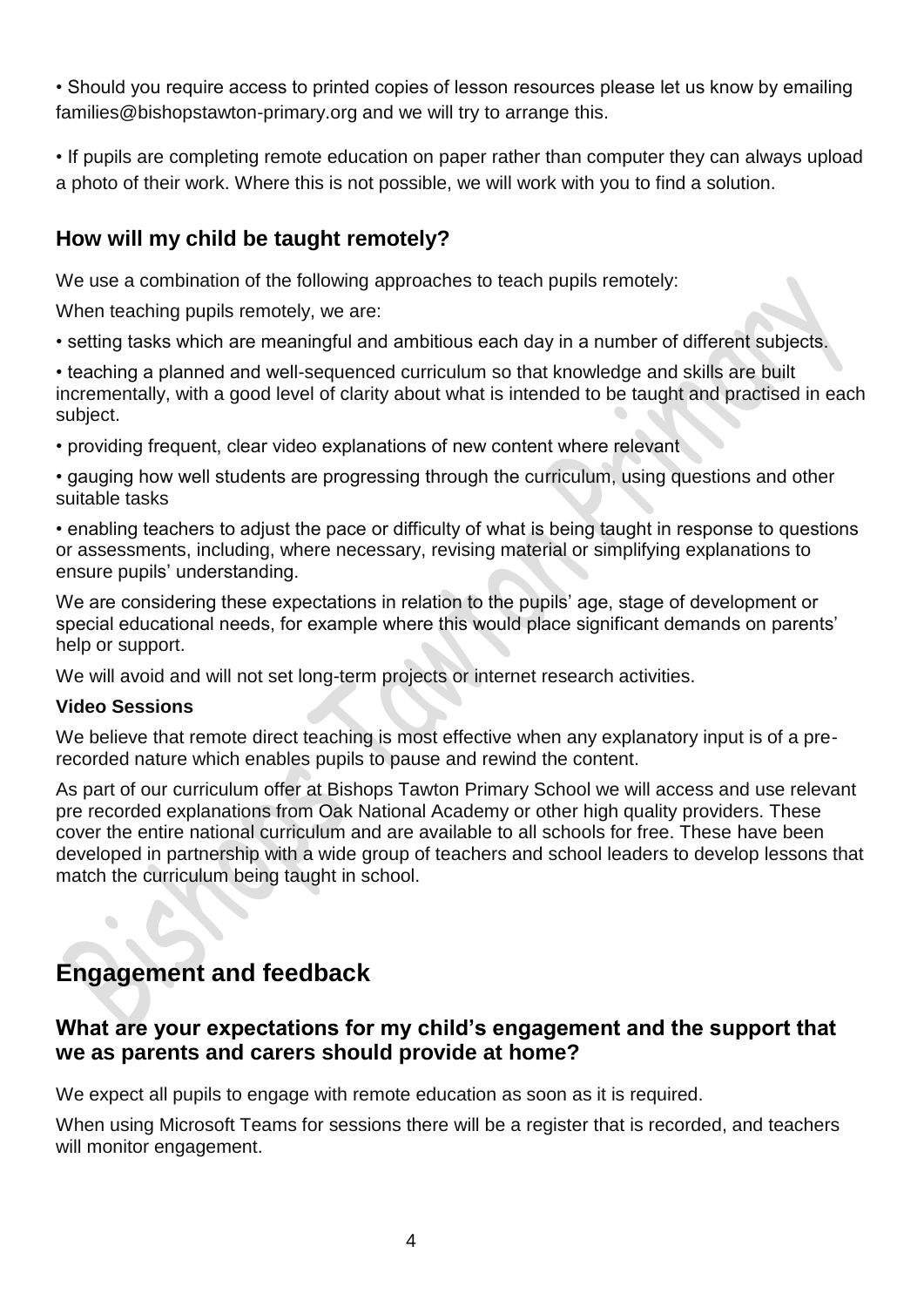As parents/carers we need your support to ensure your child maintains a routine of completing school work and is provided with a space they can work without distraction. Where this is not possible, please let us know and we will do what we can to help.

#### **Pupils' conduct during live catch up sessions**

Pupils are expected to uphold the same standards of conduct and behaviour during live online sessions as they would be expected to in school.

This includes but is not limited to:

- Ensuring appropriate language is used in Teams comments or emails, and that any comment is on-topic and relevant to the task in hand.
- Ensuring full engagement with the session
- Ensuring that clothing is appropriate, following the same guidance as a normal "non-uniform" day in school.
- Pupils should choose an appropriate setting to take part in remote learning -
- Pupils are encouraged to take part in the live sessions that are available if they are well enough to do so.
- Cameras should be turned off Microphones muted unless directed otherwise by the teacher.
	- Pupils must follow the direction of the teacher for these sessions

(see acceptable use agreement)

### **How will you check whether my child is engaging with their work and how will I be informed if there are concerns?**

This will be monitored via email correspondence, teachers will also monitor attendance at live check in sessions once these begin. Teachers will record telephone contact on cpoms

Where students are not engaging, this will initially be followed up with contact home to try and resolve any potential issues. If the child continues not to engage this will be escalated to the pastoral team to make contact.

Where pupils are engaging in remote education but where there are concerns with the quality or quantity of work being done, the individual teachers will make contact with home. How will you assess my child's work and progress?

Feedback can take many forms and may not always mean extensive written comments for individual children. For example, whole-class feedback or quizzes marked automatically via digital platforms are also valid and effective methods, amongst many others. Our approach to feeding back on pupil work is as follows:

- Teachers are not expected to mark every piece of work in depth, but they will be checking work and addressing any errors or misconceptions with pupils where possible.
- Teachers will use this information to adapt further learning as much as is possible